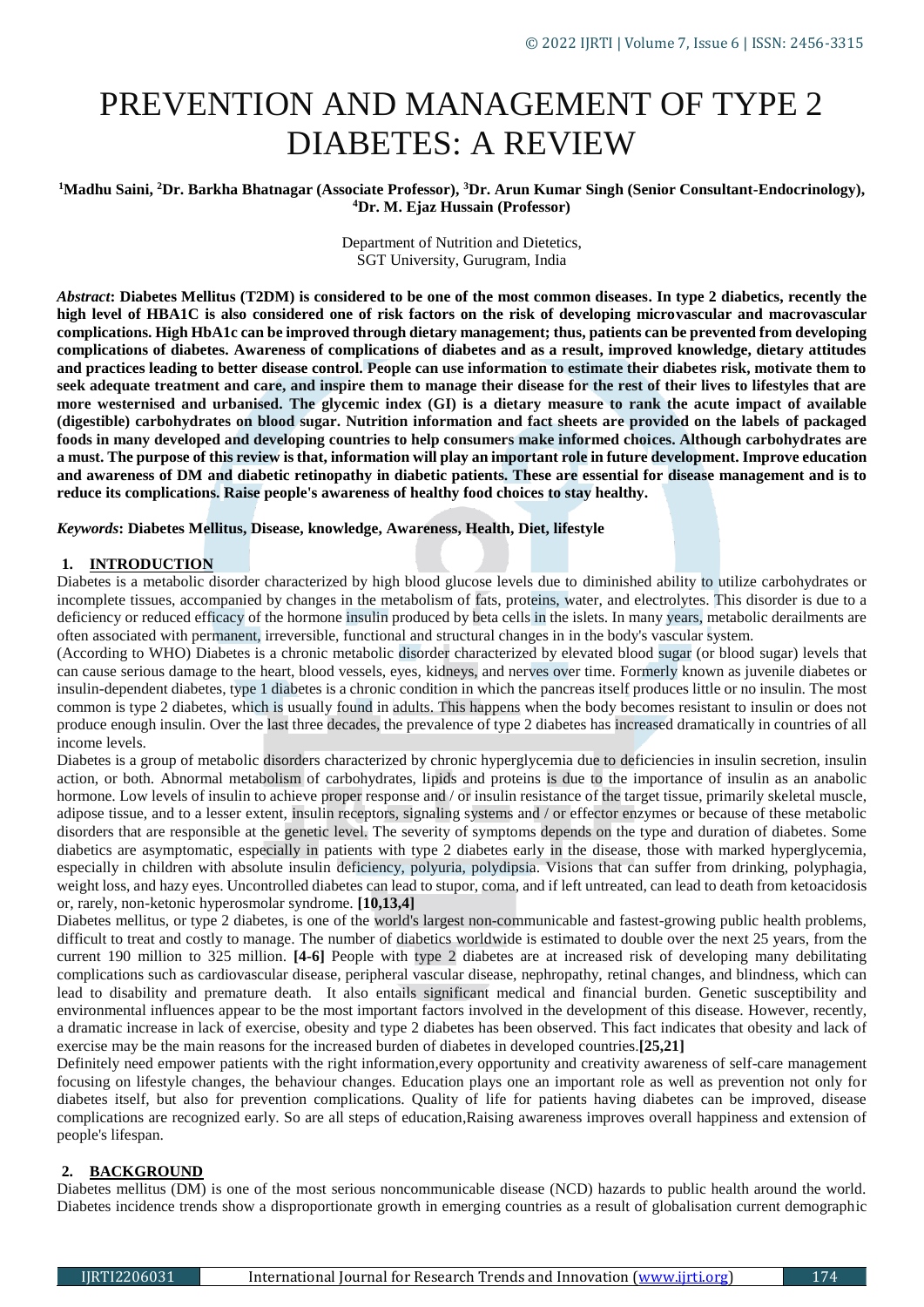shifts from traditional to non-traditional**.[4]** Diabetes knowledge can help diabetic patients avoid the onset of chronic DM comorbidities, which have a substantial impact on their quality of life. People can use information to estimate their diabetes risk, motivate them to seek adequate treatment and care, and inspire them to manage their disease for the rest of their lives to lifestyles that are more westernised and urbanised.**[18]**

Type 1 diabetes (T1DM) is becoming more common around the world. For effective therapy, a full understanding of insulin administration is required, including correct injection procedures, adequate storage, insulin dose adjustment, meal timing, site rotation, and compliance. Unintended weight loss, polydipsia (increased thirst), polyphagia (increased hunger), and polyuria (increased urination) are all hallmark indications of untreated diabetes**.[9]**

In type 1 diabetes, symptoms appear quickly (weeks or months), whereas in type 2 diabetes, symptoms appear considerably more slowly (years or decades) and may be absent or inconspicuous. Tiredness and weight loss are two other diabetes symptoms. There are a number of other signs and symptoms that indicate the development of diabetes, albeit they are not exclusive to diabetes. They include blurred vision, sluggish wound healing, itchy skin, headache, and weariness, in addition to the above-mentioned indications and symptoms. High blood glucose levels for an extended period of time can cause glucose absorption in the lens of the eye, resulting in changes in its shape and, as a result, vision alterations. Diabetic retinopathy can potentially cause long-term vision loss. Diabetic dermadromes refer to a group of skin rashes that emerge as a result of diabetes.

# **3. DISCUSSION**

Diabetes mellitus is thought to be the most common and dangerous chronic disease in human history. It has tormented humans for thousands of years and is still afflicting mankind at an exponential rate.**[1]** Diabetes mellitus (DM) is a category of metabolic illnesses marked by high blood sugar levels. It's linked to changes in glucose, fat, and protein metabolism, and it can lead to longterm issues like microvascular, macrovascular, and neuropathic problems. Over the last two decades, the prevalence of diabetes mellitus has risen rapidly. The global prevalence of diabetes in adults is expected to rise to 5.5 percent in 2025 (up from 4 percent in 1995), with India accounting for the majority of the increase.**[22]**

T2DM is currently one of the most common illnesses in the world, and its prevalence is steadily increasing. In 2011, it was estimated that 366 million individuals globally, or 8.3% of the population aged 20 to 79, had T2DM. By 2030, this number is predicted to climb to 552 million (9.9%).**[23]**

# **4. CLASSIFICATION**

The circumstances existing at the time of diagnosis play a large role in assigning a type of diabetes to an individual, and many diabetics do not neatly fall into a single category. A person with gestational diabetes mellitus (GDM), for example, may remain hyperglycemic after birth and be diagnosed with type 2 diabetes. Alternatively, a person who develops diabetes as a result of high doses of exogenous steroids may become normoglycemic if the glucocorticoids are stopped, but then develop diabetes following recurrent pancreatitis several years later. A person treated with thiazides who develops diabetes years later is another example because thiazides seldom produce severe hyperglycemia on their own, such people are likely to develop type 2 diabetes, which is aggravated by the medicine. Thus, it is more important for the clinician and the patient to understand the pathophysiology of hyperglycemia and to treat it successfully than it is to label the specific kind of diabetes**.[3]**

#### **4.1 TYPE 1 DIABETES**

This form of diabetes accounts for 5- 10% of all diabetes diagnoses. It's a pretty uncommon phenomenon that usually occurs before the age of 20, yet it might happen at any age. The irregularity of carbohydrate metabolism is severe because to the lack of endogenous insulin to control blood glucose levels, and the disease usually has a rapid beginning. The fundamental flaw is the loss of pancreatic beta cells, which results in insulin insufficiency. As a result, if the patient develops deadly ketoacidosis, insulin therapy is required. A long asymptomatic period during which the cells are being destroyed often precedes the clinical start. Only after the cells' secretory capacity has been reduced by 90% do hyperglycemia and other symptoms appear. Patients are typically slender and underweight, insulin-sensitive, insecure, and difficult to control, with symptoms ranging from diabetic coma to hypoglycemia. Genetics, autoimmune reactions, and environmental variables all contribute to the risk of developing cancer. There are two types of Type 1 Diabetes: immune mediated and idiopathic. Immune mediated diabetes is caused by an autoimmune attack on beta cells, while idiopathic diabetes is caused by an unknown cause.**[15]**

#### **4.2 IMMUNE-MEDIATED DIABETES**

This kind of diabetes, which affects only 5–10% of people with diabetes and was previously known as insulin-dependent diabetes, type 1 diabetes, or juvenile-onset diabetes, is caused by a cellular-mediated autoimmune destruction of the pancreatic -cells. Islet cell autoantibodies, insulin autoantibodies, GAD (GAD65) autoantibodies, and autoantibodies to the tyrosine phosphatases IA-2 and IA-2 are all markers of immunological damage of the -cell. When fasting hyperglycemia is first detected, one or more of these autoantibodies are present in 85–90 percent of people. In addition, the disease has substantial HLA correlations, including links to the DQA and DQB genes, and the DRB genes influence it. These HLA-DR/DQ alleles can be protective or predisposing. Autoimmune cell death is linked to a variety of genetic predispositions as well as yet-to-be-identified environmental influences. Although people with this type of diabetes are rarely obese, the presence of obesity is not incompatible with the diagnosis. Graves' disease, Hashimoto's thyroiditis, Addison's disease, vitiligo, celiac sprue, autoimmune hepatitis, myasthenia gravis, and pernicious anaemia are all common autoimmune illnesses in these patients.**[3]**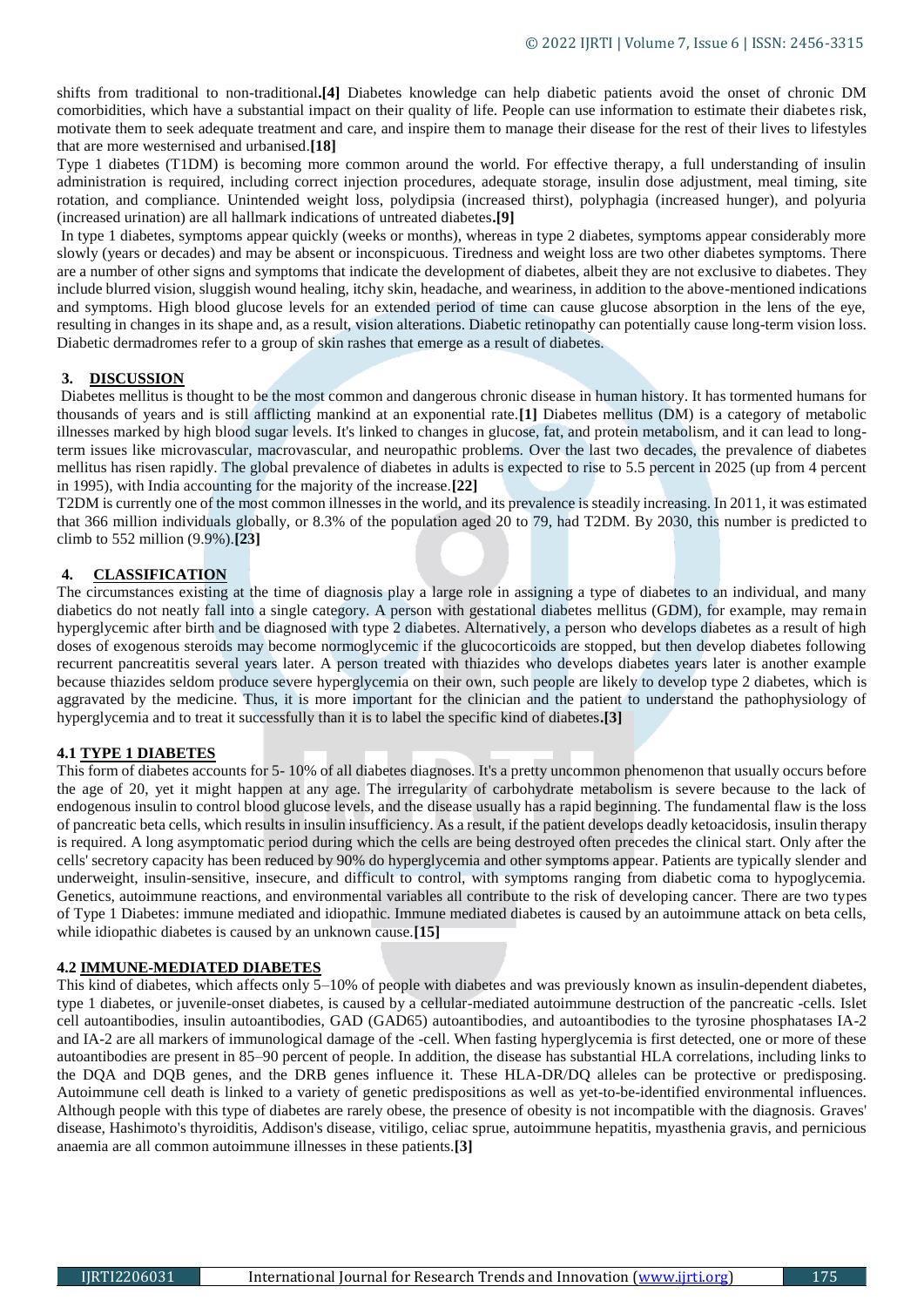# **4.3 IDIOPATHIC DIABETES**

The causes of several types of type 1 diabetes are unknown. Some of these patients have chronic insulinoplasia and are at risk of ketoacidosis, but no signs of autoimmunity.**[3**

# **4.4 TYPE 2 DIABETES**

This kind generally develops in middle age or beyond the age of 40, while it can sometimes develop in younger people. It is responsible for 90-95 percent of all diabetes diagnoses. Insulin resistance and beta cell dysfunction are frequently associated with type 2 diabetes. Insulin levels may be normal, low, or high, but they are ineffective in combating insulin resistance or reduced tissue sensitivity to insulin, resulting in hyperglycemia. Glucotoxicity, which is caused by elevated glucose levels, has a negative impact on both insulin sensitivity and insulin secretion, and insulin production steadily diminishes as the condition advances. Exogenous insulin may be required to manage blood glucose levels in a high percentage of people with type 2 diabetes. Insulin resistance can also lead to diabetes. **[15]**

# **5. CAUSES**

The Corpulence and diabetes are major causes of horribleness and mortality within the Joined together States.Corpulence and weight pick up, both are associated with an expanded hazard of diabetes among the individuals. **[20]** In type 2 diabetes, the deterioration of pancreatic cell function progresses noticeably over time. Although age, obesity, inadequate calorie consumption, alcohol use, smoking, and other risk factors for type 2 diabetes mellitus are all independent risk factors. Overeating, smoking, increased alcohol consumption, neurological and endocrine system abnormalities, cortisol elevation, aberrant sex hormone production, reduced energy consumption owing to lack of exercise, and genetic factors such as age can all contribute to diabetes mellitus (DM).**[16]**

# **6. COMPLICATIONS**

The main problem of diabetes is that if it is not well controlled, it will lead to an increase in microvascular and macrovascular complications such as coronary heart disease, stroke, blindness, kidney failure, amputation of the legs, blood supply to the organs. Poor spending leads to increased morbidity. Patient education is becoming a central part of disease prevention and control. Chronic hyperglycemia in diabetes is associated with long-term damage, dysfunction and deterioration of various organs, especially the eyes, kidneys, nerves, heart, and blood vessels.**[17]**

# **7. PHYSICAL ACTIVITY & BEHAVIOUR**

A wide number of cross-sectional, prospective, and retrospective investigations have discovered a link between physical inactivity and T2DM**.[29]** A prospective research was conducted on over a thousand nondiabetic people from the Pima Indians' high-risk community. It was discovered during a 6-year follow-up period that but diabetes rates remained higher in less active people. All BMI categories of men and women are represented.**[11]** An imbalance between energy expenditure and energy intake through food consumption is the key causative risk factor for type 2 diabetes**.** The mainstays of diabetes control include physical activity (PA; regular movement such as walking) and exercise (organised activities such as jogging or cycling), as well as food and medication. There is evidence that behavioural therapies targeting improved PA and exercise cause a clinically meaningful reduction in HbA1c in individuals with type 2 diabetes. Clinically meaningful improvements in HbA1c may be more likely if specific behaviour change approaches are used. More may be better when it comes to the use of behaviour modification approaches**. [28]**

#### **8. PEOPLE CONSCIOUSNESS REGARDING DM**

Diabetes management and awareness among patients continue to be key concerns for stakeholders across the world. Many research from underdeveloped nations have found that people don't know much about diabetes.**[8]** Diabetic patients must have a thorough understanding of their ailment in order to enhance their self-management abilities and, as a result, avoid complications.

Self-care practises were shown to be less common among high-risk diabetes patients with lower educational levels, according to research. For example, whereas over 90% of our survey participants recognised that diabetes can be treated with dietary changes and medications, only roughly a third (mostly males) knew that exercise is an important aspect of diabetes. **[17]**

#### **9. KNOWLEDGE, ATTITUDE & PRACTICE OF PEOPLE REGARDING DIET IN TYPE 2 DM**

Self-dietary management is characterised by the American Diabetes Association as a vital step in equipping diabetics with information and expertise in regard to treatment, nutritional components, drugs, and consequences. According to a study, the targeted group of people who were at high risk of developing T2DM had low nutritional awareness. Males were found to consume more red meat and fried foods than females. The daily rice consumption ratio of males to females was substantially higher.**[19]** Nutritionists say that not only the type of food, but also the quantity of food consumed, has an impact on blood sugar levels. Meals should be eaten at regular intervals and should have low fat, high fibre, and a small quantity of carbs**. [27]**

Improvements in a patient's nutritional knowledge, attitudes, and habits can help them control their diabetes. These elements are seen to be an important aspect of comprehensive diabetes care**. [14]** Dietary attitude (DA) refers to one's views, thoughts, and feelings regarding food, as well as one's behaviours and connections with it. It has the potential to alter people's eating habits and health**. [2]** The major causes of problems among patients with type 2 diabetes mellitus include unhealthy eating habits, inability to stick to a rigorous diet plan, and physical inactivity (T2DM). **[12]** Patients with type 2 diabetes had a general dietary attitude that was unhealthy. These patients should be advised using an empowerment approach, since this can help them modify their food habits, which are firmly ingrained in their daily routine. Healthcare practitioners should also be well-informed about their patients' attitudes and beliefs regarding diabetes in order to develop customised educational and preventative programmes for this population.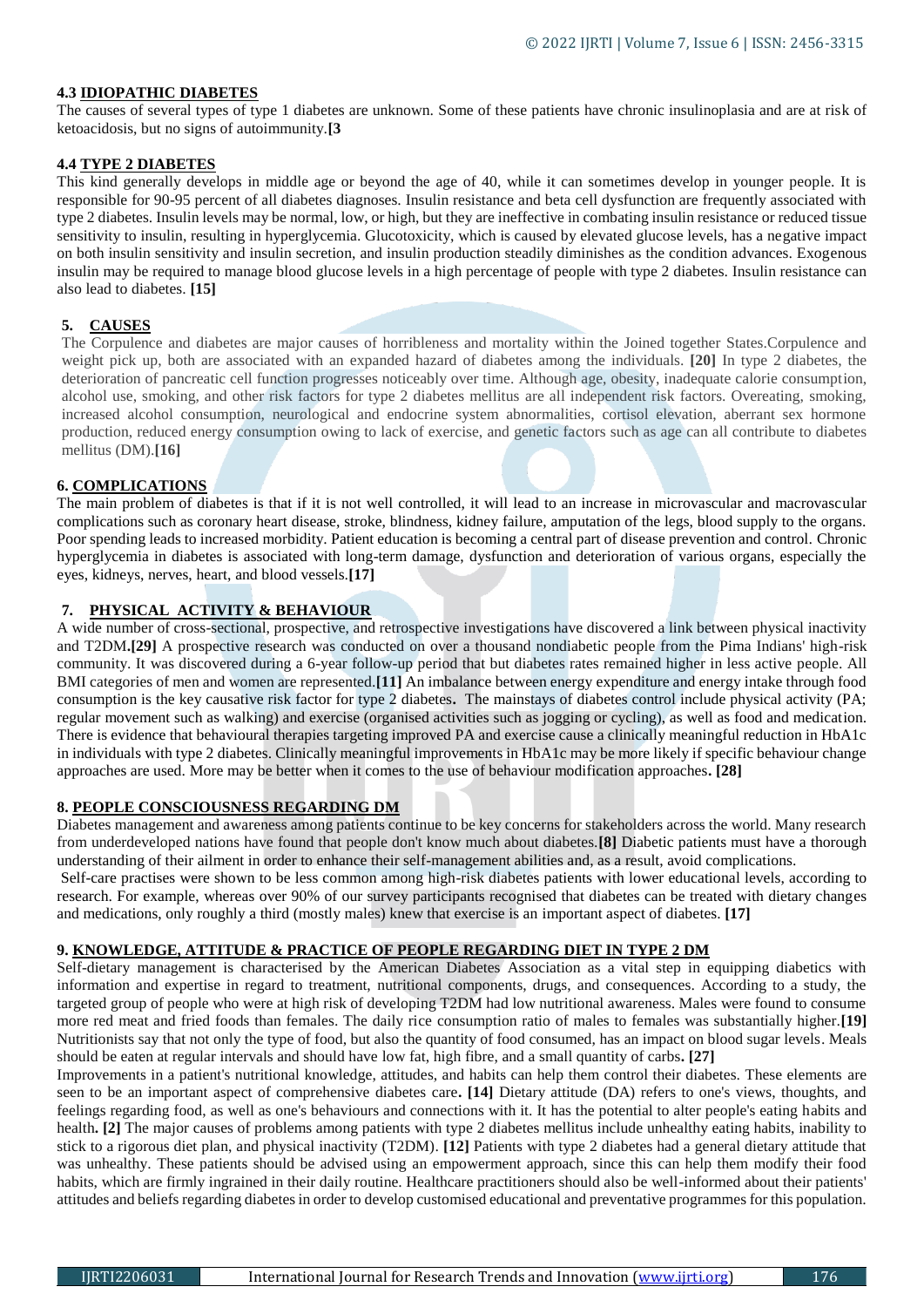Diabetes self-management education programmes should be offered on a regular basis, with a particular focus on nutrition and its components**. [24]** The eating habits of diabetics are largely impacted by their ethnic origins. There were substantial positive associations between diabetic diet knowledge and dietary behaviours in each of the aspects of dietary practises. Controlling food choices required a significant amount of knowledge. **[6]** Furthermore, patients' awareness of a suggested diet reflects their comprehension of dietary recommendations, which affected their food choices and eating habits. Participants' understanding of diabetes management impacted their eating habits. Participants' previous eating habits were connected to the difficulties they had while implementing dietary recommendations. Dietary self-efficacy, social support, and time management have all been identified as mediating factors that might impact dietary choices. **[26]**

# **10. PRODUCT LABELLING**

The glycemic index (GI) is a dietary measure to rank the acute impact of available (digestible) carbohydrates on blood sugar. Currently, very few countries require the inclusion of GIs on food labels, although this information can help consumers manage their blood sugar. Australia and New Zealand regulate GI claims as nutritional claims and also recognize the Certified Low GI Mark from the GI Foundation as endorsement. The GI of South Africa endorses foods with low, medium and high GI symbols. In Asia, the Singapore Healthier Choice logo has provisions specific to low GI claims. Low GI claims are also allowed on food labels in India. In China, has no country-specific regulations on GIs; however, voluntary complaints are allowed. In the United States, GI claims are not specifically regulated but allowed, as they are considered to fall under the general food labeling provisions. In Canada and the European Union, GI claims is illegal under the applicable Food Code. Inconsistencies in food regulations around the world are eroding consumer and healthcare professional confidence and calling for harmonization. The global provisions for GI claims/claims in food standard codes will be in the best interest of people with diabetes and those at risk. Although there is a worldwide consensus that low GI foods, meals, and diets are beneficial for people with diabetes as well as those at risk for the disease, food labelling regulations for with GI is inconsistent and contradictory. Successful implementation of the low GI labeling law allowing claims and/or claims regarding GI nutrient content will require regulatory changes, public health education, and increased international food industry consumer acceptance to have a significant impact on global health**.[7]**

#### **11. CONCLUSION**

The review of various studies suggests that patients with type 2 diabetes need advanced education on DM including dietary management by stakeholders (care providers, healthcare facilities, etc.) to encourage them to better understand disease management, more appropriate personal care, and a better quality of life. The patient should also have a good knowledge of the disease and diet, for this purpose healthcare educators should educate the patient to change eating habits and food preparation. Their active lifestyle and effective dietary education can prevent the onset of diabetes and its complications.

#### **REFERENCES**

- 1. Aldasouqi, S. A., & Alzahrani, A. S. (2004). Terminology in diabetes; an example of resistance to change. *Saudi medical journal*, *25*(9), 1289–1291.
- 2. Alvarenga, M., Scagliusi, F. B., & Philippi, S. T. (2012). Comparison of eating attitudes among university students from the five Brazilian regions. *Ciencia & saude coletiva*, *17*(2), 435–444.<https://doi.org/10.1590/s1413-81232012000200016>
- 3. American Diabetes Association (2010). Diagnosis and classification of diabetes mellitus. *Diabetes care*, *33 Suppl 1*(Suppl 1), S62–S69. [https://doi.org/10.2337/dc10-S062.](https://doi.org/10.2337/dc10-S062)
- 4. American Diabetes Association (2014). Diagnosis and classification of diabetes mellitus. *Diabetes care*, *37 Suppl 1*, S81– S90.<https://doi.org/10.2337/dc14-S081>
- 5. Awuchi, Chinaza & Echeta, Chinelo & Victory, Igwe. (2020). Diabetes and the Nutrition and Diets for Its Prevention and Treatment: A Systematic Review and Dietetic Perspective. 6. 5-19. ISSN: 2375-379X.
- 6. Backman, D. R., Haddad, E. H., Lee, J. W., Johnston, P. K., & Hodgkin, G. E. (2002). Psychosocial predictors of healthful dietary behavior in adolescents. *Journal of nutrition education and behavior*, *34*(4), 184–192. [https://doi.org/10.1016/s144046\(06\)60092-4.](https://doi.org/10.1016/s144046(06)60092-4)
- 7. Barclay, A. W., Augustin, L., Brighenti, F., Delport, E., Henry, C. J., Sievenpiper, J. L., Usic, K., Yuexin, Y., Zurbau, A., Wolever, T., Astrup, A., Bulló, M., Buyken, A., Ceriello, A., Ellis, P. R., Vanginkel, M. A., Kendall, C., La Vecchia, C., Livesey, G., Poli, A., … Brand-Miller, J. C. (2021). Dietary Glycaemic Index Labelling: A Global Perspective. *Nutrients*, *13*(9), 3244[. https://doi.org/10.3390/nu13093244.](https://doi.org/10.3390/nu13093244)
- 8. Bassuk, S. S., & Manson, J. E. (2005). Epidemiological evidence for the role of physical activity in reducing risk of type 2 diabetes and cardiovascular disease. *Journal of applied physiology (Bethesda, Md. : 1985)*, *99*(3), 1193–1204. [https://doi.org/10.1152/japplphysiol.00160.2005.](https://doi.org/10.1152/japplphysiol.00160.2005)
- 9. Cooke, D. W., & Plotnick, L. (2008). Type 1 diabetes mellitus in pediatrics. *Pediatrics in review*, *29*(11), 374–385. <https://doi.org/10.1542/pir.29-11-374>
- 10. Craig, M. E., Hattersley, A., & Donaghue, K. C. (2009). Definition, epidemiology and classification of diabetes in children and adolescents. *Pediatric diabetes*, *10 Suppl 12*, 3–12[. https://doi.org/10.1111/j.1399-5448.2009.00568.x](https://doi.org/10.1111/j.1399-5448.2009.00568.x)
- 11. Davis, S.N. and Granner, D.K. (2001) Insulin, Oral Hypoglycemic Agents and the Pharmacology Endocrine Pancreas. In: Hardman, J.G. and Limbird, L.E., Eds., Goodman and Gilman's T Pharmacological Basis of Therapeutics, McGraw Hill, New York, 1526-1531.
- 12. Gaede, P., Lund-Andersen, H., Parving, H. H., & Pedersen, O. (2008). Effect of a multifactorial intervention on mortality in type 2 diabetes. *The New England journal of medicine*, *358*(6), 580–591. [https://doi.org/10.1056/NEJMoa0706245.](https://doi.org/10.1056/NEJMoa0706245)